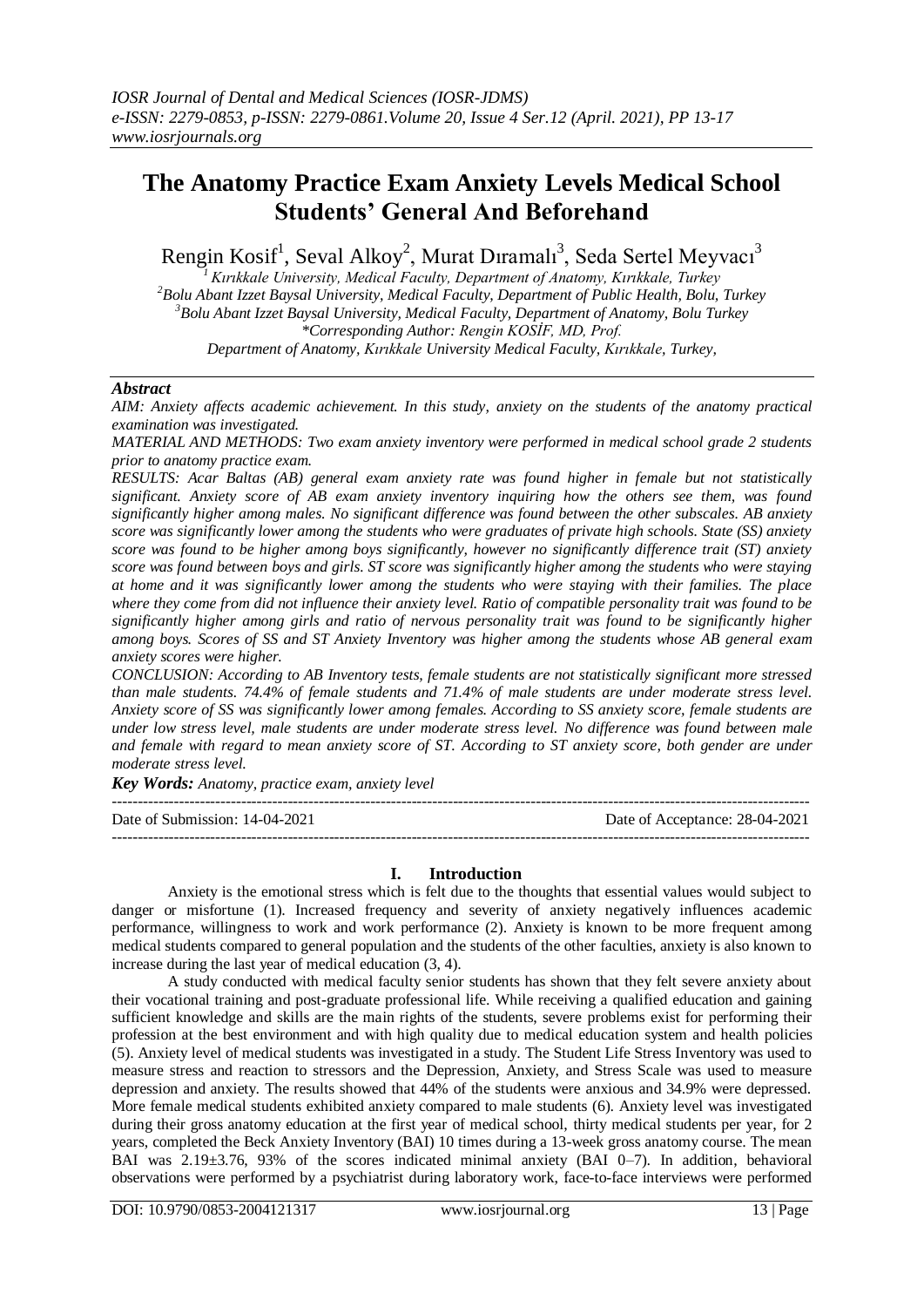with some subjects and anxiety level was found to be higher among those who were performed face-to-face interviews. Anatomy practice exam is applied in grade 1 and 2 at medical school (7).

The present study investigates the general anxiety status and anxiety level of grade 2 medical students before anatomy practice exam for respiratory and circulatory systems. Despite the presence of the studies investigating anxiety levels of medical students before various exams, no studies are available investigating anxiety levels of the medical students before anatomy practice exam. Is the anxiety related to the anatomy practice exam or is the continuation of existing anxiety? We hope our study will expose these issues.

## **II. Material And Methods**

Grade 2 medical students who would undergo anatomy practice exam constitute the study group. Grade 2 students who were receiving anatomy class as the second time were excluded from the study considering that they were accustomed to the exam. Ethics committee approval was obtained from Abant Izzet Baysal University prior to the study (2018/285).

While a total of 145 volunteers (82 females and 63 males) medical Grade 2 students were included in the study (35 students did not participate in the study). The students were asked to fill out Acar Baltas (AB) exam anxiety inventory, State & Trait Anxiety Inventory (STAI) for measurement of anxiety levels before practice exam for circulatory and respiratory systems. AB inventory was composed of 50 questions which would be answered as true or false. Evaluation of the scale, 1 for the correct answer, 0 for the wrong answer is given. Height of score represents negative situation,the low represents the positive situation. The inventory has seven sub-scales and investigates the opinion of the others, opinion of the subject him/herself, future anxiety, anxiety for preparing for the exam, bodily reactions, mental reactions and exam anxiety (8). Cronbach's alpha coefficient of the inventory is 0.87.

The State-Trait Anxiety Inventory (STAI) is a commonly used measure of trait (ST) and state (SS) anxiety. ST and SS anxiety inventory are composed of 20 questions each other, would be answered as never (1), some (2), much (3), completely (4) and investigates anxiety level just before the exam. The total score for each scale ranges from 20 to 80. Higher scores denote higher levels of anxiety (20-39 indicate low anxiety, 40-59 indicate moderate anxiety and 60-80 indicate high anxiety). State & Trait Anxiety Inventory was developed by Spielberg et al. and Turkish validity and reliability was tested by Oner and Le Compte 1985 (9). State & Trait Anxiety Inventory of this study's Cronbach's Alpha result, respectively 0.94 and 0.83.

The students were also questioned for their residence (big city, abroad, provincial center, others), high school, residence (student residence, at home, with family) and which personality type (open-minded, responsible, extrovert, compatible, nervous) and the influence of these factors on anxiety level was investigated.

Data were analyzed using SPSS Ver. 15 statistical package program. Student's t test and one-way ANOVA were used for analysis of constant variables with normality distribution, Mann Whitney U test and Kruskall Wallis test were used for analysis of constant variables which did not distribute normally. The correlation between two constant variables was analyzed using Spearman correlation analysis. Categorical variables were tested with chi-square test. A p level of <0.05 was taken as statistically significance.

#### **III. Results**

82 females (56.6%) and 63 males (43.4%) were included in the study and mean age was  $19.21 \pm 0.87$ (range 18-21). Mean scores for AB inventory exam anxiety was found as 27.66±9.21 (median 28) among girls and 26.28±9.758 (median 26) among boys as moderate level. Negative situation score range are 8-45 both female and male students. No significant difference was detected between boys and girls with regard to Acar Baltas general exam anxiety scores.

Results of AB anxiety inventory are presented in Table 1. Anxiety about how others see the subject was found to be significantly higher among males ( $p=0.029$ ). No significant difference was found between the other subscales. Anxiety about how you see yourself the subject was found to be higher among females. Bodily reactions were higher among females and lower among males. Future anxiety, anxiety for insufficient preparation for the exam, mental reactions and anxiety scores were found to be higher in females than males. According to AB anxiety inventory, general exam anxiety rate was found 74.4% in females and 71.4% in males. Among all subgroups, the highest stress score was found in the subgroup of mental reactions (Table 1).

SS anxiety score was found 37.93±4.90 in female (low level) and 40.66±6.16 in male (moderate level). Female students were feeling low level anxiety, male students were feeling moderate level anxiety. ST anxiety score was found  $45.84\pm6.38$  in female and  $45.96\pm5.86$  in male as moderate level. Female and male students were feeling moderate level anxiety (Table 2). While mean state anxiety score of SS was significantly low among girls and significantly high among boys ( $p=0.004$ ), no difference was found between boys and girls with regard to mean anxiety score of ST.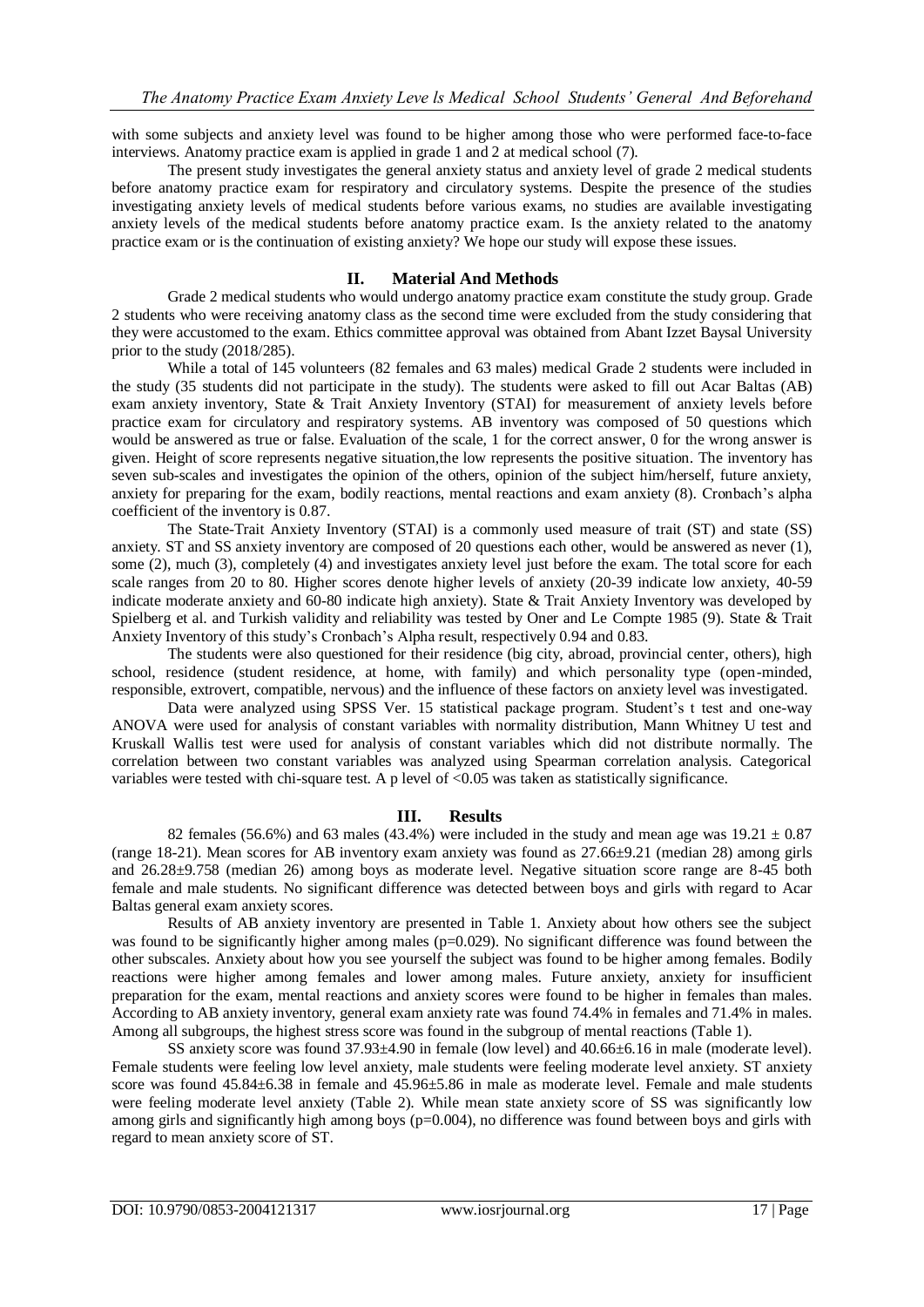STAI scores were found higher among the students whose AB exam anxiety scores were higher. A weak and very weak correlation was found between them respectively. ST anxiety score was higher among the students whose SS anxiety score was higher and there was a weak correlation between them (Table 3).

Of the girls, 41.5% were graduates of science high school, 35.4% were graduates of Anadolu high school, 15.9% were graduates of private high school, 7.2% were graduates of religious vocational high school and graduates of schools abroad. No difference was found between students with regard to SS and ST anxiety scores. According to AB exam anxiety inventory, mean scores of exam anxiety were found to be 3.89 $\pm$ 1.42 among graduates of science high school, 3.45±1.39 among graduates of Anadolu high school, 3.05±1.05 among graduates of private high school and 4.00±1.07 among graduates of the other schools. Anxiety scores were the lowest among graduates of private school and a significant difference was found when compared to the graduates of the other schools (p=0.040). Anxiety score was the highest among graduates of the other schools.

Of the girls, 54.9% were coming from big cities and abroad, 34.1% from provincial centers and 11% were coming from the other places (county, village, sub-district). Of the boys, 39.7%were coming from big cities and abroad, 42.9% from provincial centers and 17.4% were coming from the other places (county, village, sub-district). No significant difference was found between SS and ST anxiety scores of the subjects with regard to the places where they come from. According to AB exam anxiety inventory, mean scores of exam anxiety were found to be  $3.70\pm1.31$  among the students who come from big cities and abroad,  $3.55\pm1.52$  among the students who come from provincial centers,  $3.30\pm1.08$  among the students who come from the other places. A significant difference was not detected between AB exam anxiety inventory with regard to the places the students come from.

Of the girls, 73.2% were staying at student residence, 23.2% at home alone and 3.6% with the family. Of the boys, 50.8% were staying at student residence, 41.3% at home alone and 7.9% with the family. While no significant difference was found between SS anxiety inventory scores of the students, there was a significant difference between ST anxiety inventory scores when they were compared with regard to their residence (p=0.039). Anxiety level was the highest among the students who were staying at home and the lowest among the students who were staying with the family. According to AB exam anxiety inventory, mean exam anxiety score was  $3.61\pm1.37$  in students who were staying at student residence,  $3.47\pm1.36$  in students who were staying at home and 4.00±1.51 in students who were staying with the family. A significant difference was not detected between groups with regard to AB exam anxiety scores when they were evaluated according to residence. However there was a significant difference with regard to future anxiety. Future anxiety was found to be lower than expected and when compared to the others among students who were staying at home  $(p=0.022)$ .

While of the girls, 14.6% defined themselves as open-minded, 17.1% as responsible, 14.6% as extrovert, 47.6% as compatible and 6.1% as nervous; 27% of the boys defined themselves as open-minded, 22.2% as responsible, 11.1% as extrovert, 22.2% as compatible and 17.5% as nervous. There was a significant difference between both gender with regard to personality types (p=0.007). While ratio of compatible personality was higher among girls, ratio of nervous personality type was higher among boys. A significant difference was not detected between personality types with regard to STAI scores. On the other hand, a significant difference was found between personality types with regard to future anxiety and how the students see themselves according to AB anxiety inventory. The difference has arisen from the students who define themselves as nervous. Anxiety about how they see themselves was found to be higher among nervous personality type compared to the other personality types (p=0.027), future anxiety was also found higher in this personality type (p=0.006).

## **IV. Discussion**

Anxiety is a mood disorder which may influence the motivation to study for the exam and also daily activities like sleep, eating and social relations. Excessive anxiety may impair the performance not only before the exam but also during the exam. The subjects who have a high level of exam anxiety may feel that their self is under threat during the exam and may be nervous. Negative thoughts about themselves may lead to loss of concentration and thereby these subjects may fail to read the questions, give correct answers, concentrate, select proper words and express appropriately (10). Family has a great impact on development of anxiety and to cope with anxiety. Family is an environment which form the mental development and behaviors of the child and the adolescent in physiologic, economic, cultural and social manner, which begins before birth and maintains its effect until the end of life. Attitudes and behaviors of the parents influence the future life of the child and are essential for adaptation to the community (11). The importance of family and peer support in psychological and academic life of the students is known well (12). In our study, ST anxiety scores were found lower among the students who were staying with their families. Future anxiety was found lower than expected among the students who were staying at home. This may be explained with their taking responsibility at an early age or their families' having a better economic status and thereby their feeling better.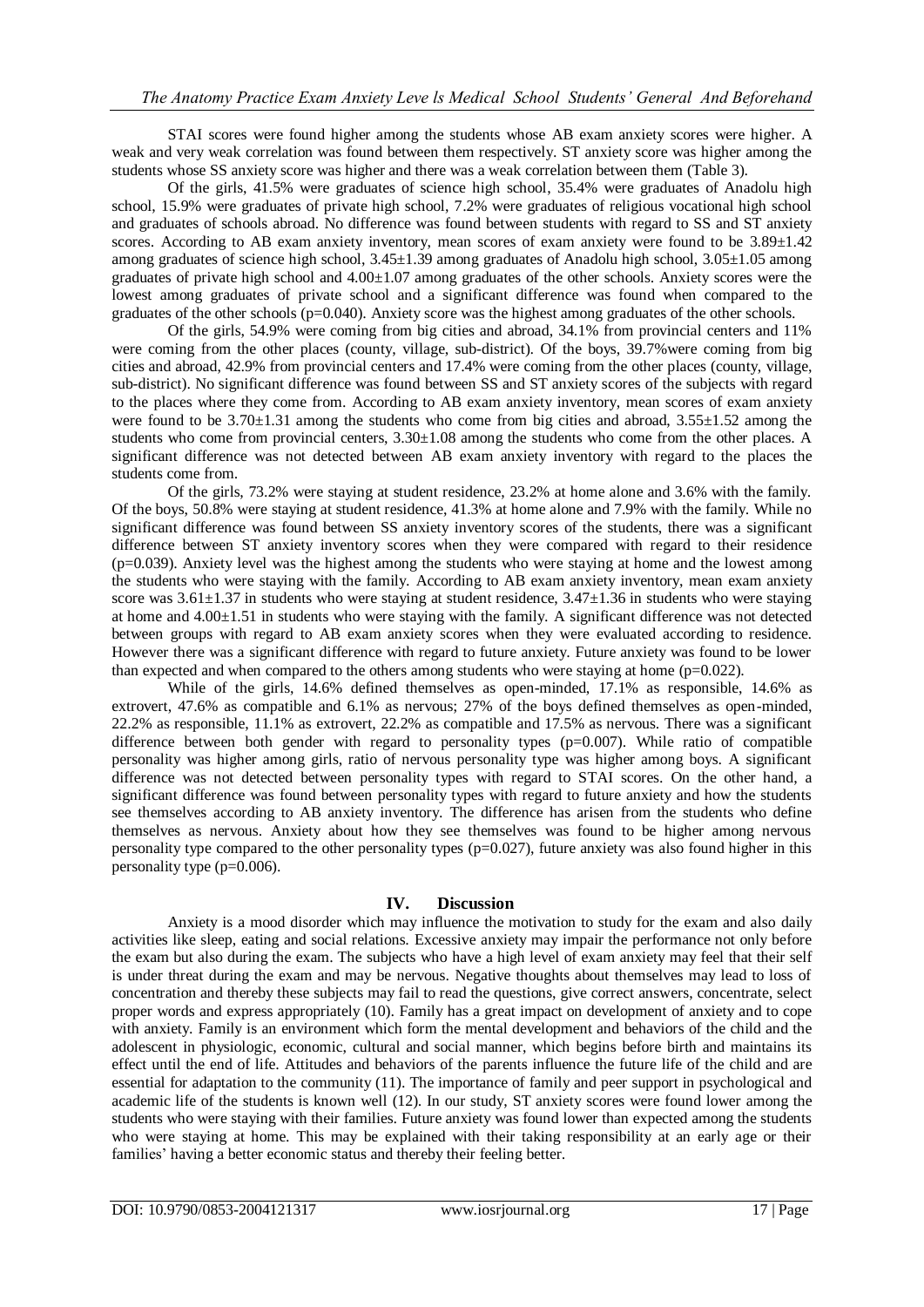Multiple linear regression analysis showed that the trait anxiety and laboratory anxiety of students has been found to be effective on the state anxiety of Electric-Electronic Engineering students on High Voltage Laboratory students (13). In a study performed in students during the course of science education laboratory practices, it was observed that the expectations and anxieties of students related with science laboratory are focused mostly on the level of success (14). In a study conducted at a faculty of education, anxiety was detected to influence hopelessness, automatic thought and exam anxiety and impair success. Senior students are considered to feel exam anxiety, develop negative thoughts due to the negative life events and thereby feel hopelessness and anxiety (15). SS anxiety was detected to reduce with clinical practice and ST anxiety was detected not to change significantly in a study conducted with the first graders of Health College before, during and at the end of clinical practice. A significant difference was detected between SS anxiety levels before-mid clinical practice and before-after clinical practice  $(p<0.001)$  (16). Half of the senior students of medical faculty stated that they felt anxiety for professional future and half of these students stated that they felt anxiety for being a specialist. Medicine, particularly general practice is considered to increase future anxiety among medical students in our country (4).

AB exam anxiety inventory is used widely in Turkey. There was a significant inverse relationship between the general harmony of students' personality and exam anxiety (17). Students with fearful, indifferent and obsessive attachment style, experienced more anxiety level than students with safe attachment style (18).

According to the results of our study, scores of AB exam anxiety inventory were found to be as expected among grade 2 medical students. SS anxiety was found significantly higher among boys. SS anxiety was found significantly lower among the students who were staying with their families and who were graduates of private schools. Nervous subjects feel significant future anxiety.

Main causes of stress which impairs motivation and work performance should be revealed and effective measures should be taken. Support services can be provided for medical students to manage anxiety and improve their capacity to cope with problems. School management, lecturers and family should work together to cope with exam anxiety. A good guidance may gain the students responsibility and problem solving ability. Interventions may also be done to reduce anxiety before exams.

### **MAIN POINTS**

Student's AB exam anxiety score is moderate level. SS anxiety score is low level in female students, moderate level in male students. ST anxiety score is moderate level in female and male students.

Student's ST anxiety found higher among boys, who were staying home alone. Student's AB anxiety score found lower who were graduates of private schools.

School management, lecturers and family should work together to cope with exam anxiety.

#### **References**

- [1]. Kuey L, Ustün B, Gülen C. Türkiye'de ruhsal bozukluklar epidemiyolojisi. Toplum ve Hekim1987;44(1):16-18.
- [2]. Lee J, Graham AV. Students' perception of medical school stress and their evaluation of a wellness elective. Med Educ 2001;35(7):652-659.
- [3]. Azad N, Shahid A, Abbas N et al. Anxiety and depression in medical students of a private medical college. J Ayub Med Coll Abottabad 2017;29(1):123-127.
- [4]. Canbaz S, Sunter AT, Aker S et al. Tıp fakültesi son sınıf öğrencilerinin kaygı düzeyi v eetkileyen faktörler. Genel Tıp Derg  $2007:17(1):15-19$
- [5]. Koksal Yasin Y, Oztürk S, Dereboy CG et al. Tıp fakültesi son sınıf öğrencilerinin mesleki kaygıları üzerine kalitatif bir araştırma, Aydın. Tıp Eğitimi Dünyası 2018;17(52):35-49.
- [6]. Saravanan C, Wilks R. Medical Students' Experience of and reaction to stress: the role of depression and anxiety. Scientific World Journal 2014;737382:1-8.
- [7]. Grochowski C, Cartmill M, Reiter J et al. Anxiety in first year medical students taking gross anatomy. Clin Anat 2014;27:835–838.
- [8]. Baltas A. Öğrenme ve sınavlarda üstün başarı. Remzi Kitabevi, Istanbul. Pg:191-197, 2000.
- [9]. Oner N, Le Compte A. Durumluk-sürekli kaygı envanteri el kitabı. Istanbul, Boğaziçi Üniversitesi Yayınları, 1985.
- [10]. Yesilyurt F. ÖSS ve OKS'de sınav kaygısı ve başetme yolları. Istanbul, Remzi Kitabevi, 2007.
- [11]. Caps L, Simgen M, Sena R et al. Fear, Anxietye and perceived control in children of agorafobic parents. J Child Psychol Psyc1996;37(4):445-452.
- [12]. Unger DG, McLeod LE, Brown MB et al. The role of family support in inter-parental conflict and adolescent academicachievement. J Child Fam Stud 2000;9: 191-202.
- [13]. Gunes I, Ozsoy Gunes Z. The examination of the laboratory anxiety, state and trait anxiety of university students in high voltage laboratory. Journal of Human Sciences 2016;13(2):3439-45.
- [14]. Ince Aka E. Examination of expection and anxiety states in the science laboratory in science education. WJER 2017;4(4):537-550.
- [15]. Erozkan A. Investigation of factors predicting the anxiety level of university senior students. IOJES 2011;3(2):776-805.
- [16]. Hacıhasanoglu R, Karakurt P, Yilmaz S et al. Sağlık yüksekokulu birinci sınıf öğrencilerinin klinik uygulamaya ilişkin kaygı düzeylerinin belirlenmesi. Anadolu Hemşirelik ve Sağlık Bilimleri Dergisi Arşivi 2008;11(1):69-75.
- [17]. Dundar S, Yapici S, Topcu B. Üniversite öğrencilerinin bazı kişilik özelliklerine göre sınav kaygısının incelenmesi. GÜ Gazi Eğitim Fakültesi Dergisi 2008;28(1):171-186.
- [18]. Kaya M, Savrun BM. Ortaöğretime geçiş sistemi ortak sınavlarına girecek ortaokul 8. sınıf öğrencilerinin bağlanma stilleri ile sınav kaygı düzeyleri arasındaki ilişki. Yeni Symposium 2015;53(3):32-42.